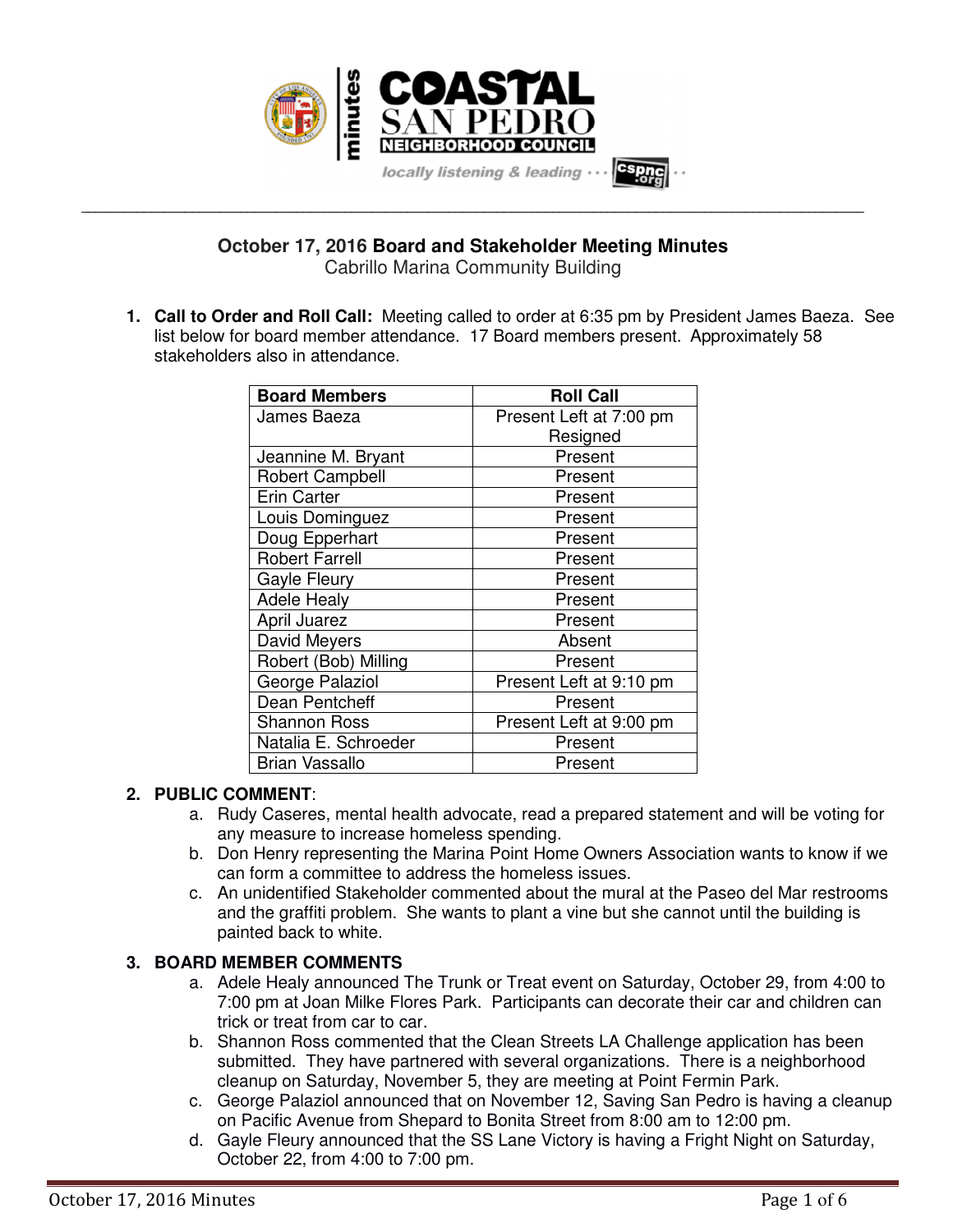- e. James Baeza (Brian Vassallo to chair while President Baeza is commenting) commented that when he first came to this council it was because he thought it was a place he could affect change. He was invited down to the Department of Neighborhood Empowerment (DONE), he thought it was for one thing but turned out it was for another. The conversation was about board issues of harassment, stocking and ADA noncompliance. Mr. Beaza resigned effective immediately.
- **4. MINUTES**: Approval of September 19, 2016 minutes. Motion by **Brian Vassallo** to approve the September 19, 2016 meeting minutes, seconded by **Louis Dominguez**. Motion passed with 15 yes (Bryant, Campbell, Carter, Dominguez, Epperhart, Farrell, Fleury, Healy, Juarez, Milling, Palaziol, Pentcheff, Ross, Schroeder, and Vassallo), 0 no, and 0 abstention(s).
- **5. BUDGET & FINANCE** Presentation for approval of Monthly Expenditure Report(s) Discussion pertaining to remaining budgetary items, etc.
	- a. Approval of September Monthly Expenditure Report and bank statement. Motion by **Robert Campbell** to approve the September 2016 Monthly Expenditure Report and bank statement, seconded by **Dean Pentcheff**. Motion passed with 15 yes (Bryant, Campbell, Carter, Dominguez, Epperhart, Farrell, Fleury, Healy, Juarez, Milling, Palaziol, Pentcheff, Ross, Schroeder, and Vassallo), 0 no, and 0 abstention(s).
	- b. Approval of reimbursement for James Baeza

| Zina's Pizza on 9/19 for       | \$144.82 |
|--------------------------------|----------|
| Fed Ex on 9/14 for             | \$31.75  |
| Maria's Restaurant on 8/15 for | \$114.75 |
| $T - 1 - 1$                    | 0.00100  |

**Total** \$291.39

Motion by **Robert Campbell** to approve reimbursement for James Baeza in the amount of \$291.39, seconded by **Louis Dominguez**. Motion passed with 15 yes (Bryant, Campbell, Carter, Dominguez, Epperhart, Farrell, Fleury, Healy, Juarez, Milling, Palaziol, Pentcheff, Ross, Schroeder, and Vassallo), 0 no, and 0 abstention(s).

- **6. LAPD REPORT**: Senior Lead Officer Elliott Rubright Not present.
	- a. Officer Rubright's contact information: Twitter handle 5sl85sanpedro, email (preferred method of contact) 38205@lapd.lacity.org and office telephone 310-726-7925.

# **7. REPORTS FROM GOVERNMENT AGENCY REPRESENTATIVES**

## a. **Assemblyman Patrick O'Donnell**

- i. He reminded everyone that it is he and his staff's job to help you with state government issues.
- ii. He commented that he is the chief voice for the Port in Sacramento.
- iii. Homeless is a big issue. The state is doing its part with a \$2 billion bond.
- iv. The Assemblyman answered questions from the board and stakeholders.
- b. **Councilman Joe Buscaino CD15**: Ryan Ferguson, San Pedro Field Deputy is on vacation
- c. **Port of Los Angeles**: Augie Bezmalinovich, Community Affairs Advocate Not present
- d. **Budget Advocate for the Harbor Region**: Danielle Sandoval
	- i. The Budget Advocates have started setting up meeting with city departments if anyone wants to attend, or submit questions to her for their meetings, please email her.
	- ii. They have a new Budget Advocate for Region 12, Monica Garcia-Massey from Wilmington Neighborhood Council.
	- iii. The early white paper is out and on the http://ncbala.com website
	- iv. The survey is out and on the web site please go to http://ncbala.com and take the survey on first responders.
	- v. The Budget Advocates were going to put forth a motion forward on measure HHH, instead they are going to write a letter to the Governor to declare a state of emergency and get state funding for the homeless crisis in Los Angeles. They encourage all NC's to do the same there is also a petition on line.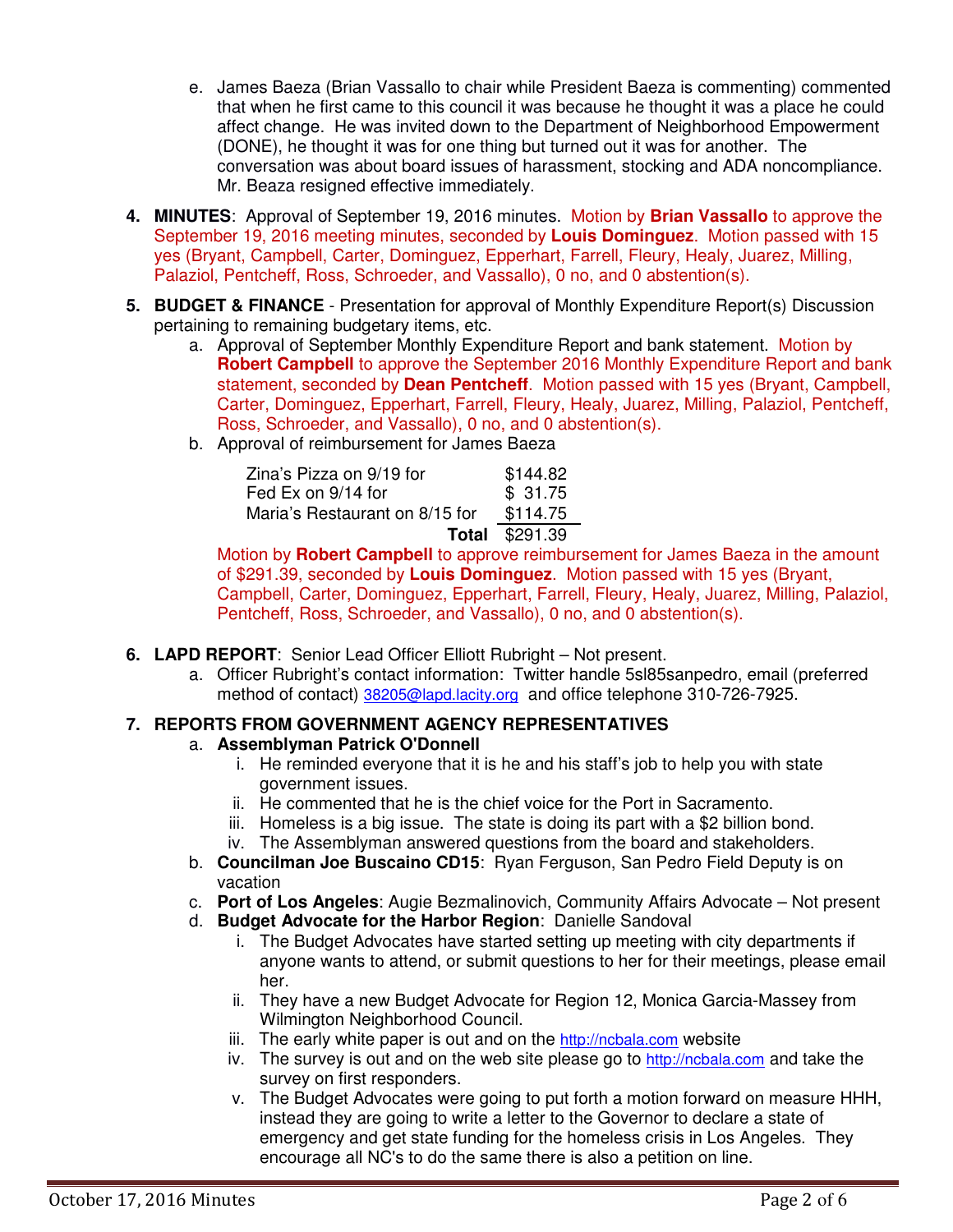- e. **Department of Neighborhood Empowerment (DONE)**:Stephen Box Director of Outreach and Communication, and Octaviano Rios Neighborhood Council Advocate
	- i. Mr. Box wanted to reassure everyone that DONE is here to support the board.
	- ii. Mr. Rios commented that he is surprised by Mr. Baeza's resignation, and reiterated that DONE is here to support the board. They want to make things work and to hold City Hall accountable.
	- iii. Mr. Rios announced a funding training on Tuesday, October 25, at 6:00 pm at Kaiser.
	- iv. James Allen commented that the letter from DONE to the board should have been made public, and made a public records request for the letter of October 13, 2016 to James Baeza.
- f. **LAUSD Board Member Dr. Valdovic**: John Larson, Director of Communication Not present
- **8. LOS ANGELES 2024 PRESENTATION**: Joslyn Treece Community Manager, Los Angeles 2024
	- a. Ms. Treece presented a presentation on Los Angeles's bid to hold the 2024 Olympics.
	- b. Los Angeles hosted the Olympics in 1932 and 1984, surplus funds went to a foundation that uses the funds for youth sports.
	- c. They want to run a low cost, low risk games, without building any new facilities and taking advantage of the existing sports infrastructure and housing for athletes at UCLA, which already has residential facilities and medical facilities.

# **9. ACTION ITEMS**

# **1. STAKEHOLDER MOTIONS**

#### a. **Dean Pentcheff – Extend Comment Period for scoping of DEIR for Paseo Del Mar Permanent Restoration Project:**

*Whereas, the Coastal San Pedro Neighborhood Council (CSPNC) has a strong historical and current interest regarding the White Point landslide and possible restoration of Paseo Del Mar because the location is within the CSPNC district; and* 

*Whereas, the CSPNC considers that useful and representative public comment is essential to formulate the scope and content of the Draft Environmental Impact Report for the Paseo Del Mar Permanent Restoration Project; and* 

*Whereas, the monthly meeting schedule of Neighborhood Councils makes it effectively impossible to solicit and submit comment within a 30 day period;* 

*Therefore be it resolved, the CSPNC strongly urges the Bureau of Engineering to extend the public comment period for the Notice of Preperation of a Draft Environmental Impact Report for the Paseo Del Mar Permanent Restoration Project to ninety (90) days, rather than the proposed legal minimum thirty (30) day period.*

*To view the complete letter please go to http://www.cspnc.org/correspondence.* 

Motion by **Dean Pentcheff** to approve requesting to extend comment period for scoping of DEIR for Paseo Del Mar permanent restoration project, seconded by **Robert Campbell**. Motion passed with 15 yes (Bryant, Campbell, Carter, Dominguez, Epperhart, Farrell, Fleury, Healy, Juarez, Milling, Palaziol, Pentcheff, Ross, Schroeder, and Vassallo), 0 no, and 0 abstention(s).

#### b. **Dean Pentcheff – Comment on the Notice of Preparation of a Draft Environmental Impact Report for the Paseo Del Mar Permanent Restoration Project**

*Solicitation of comment from the public and formulation of a written comment from the Coastal San Pedro Neighborhood Council to the Board of Engineering regarding the Notice of Preparation of a Draft Environmental Impact Report for the Paseo Del Mar Permanent Restoration Project.*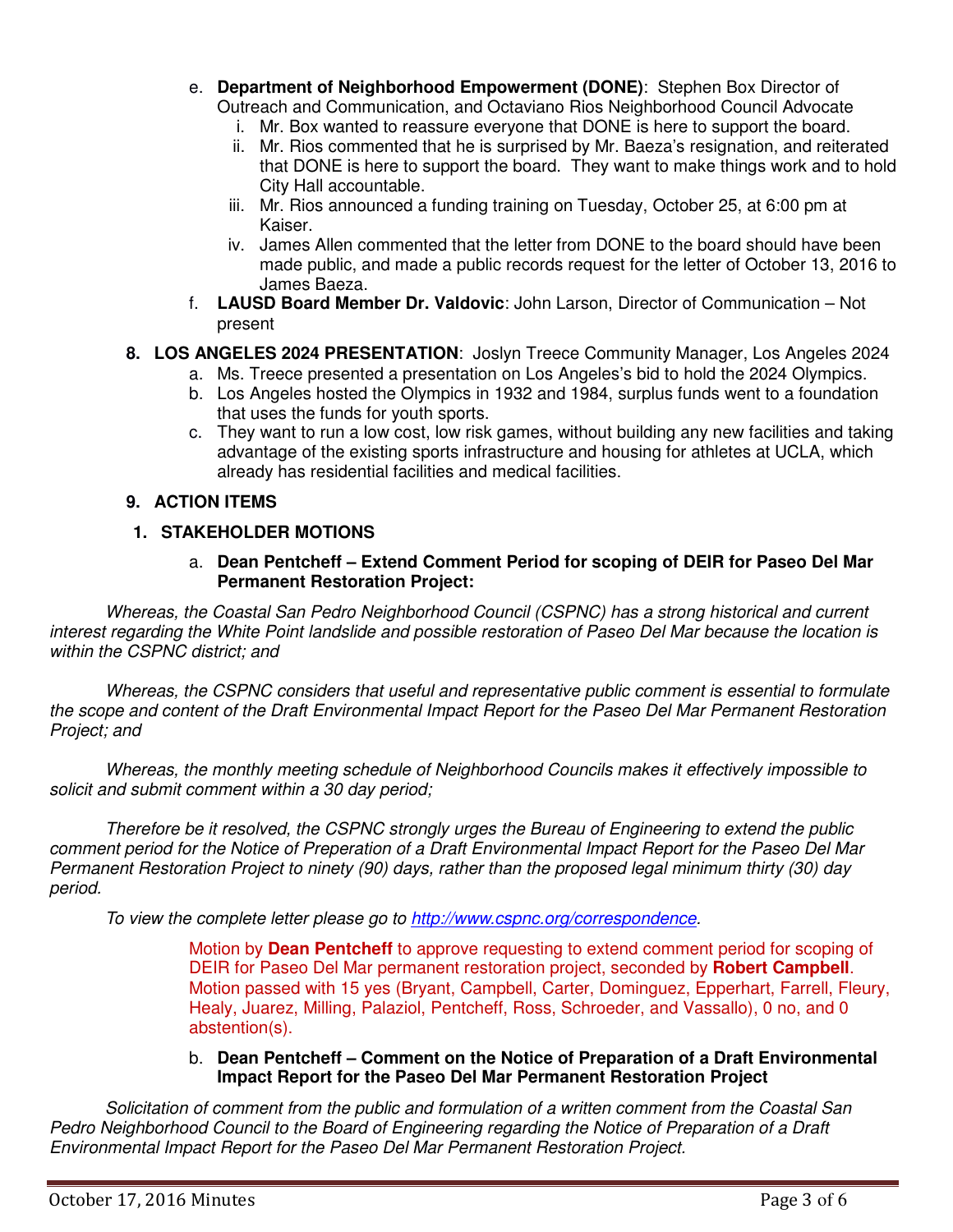#### *To view the complete letter please go to http://www.cspnc.org/correspondence.*

Motion by **Dean Pentcheff** to approve Solicitation of comment from the public and formulation of a written comment from the Coastal San Pedro Neighborhood Council to the Board of Engineering regarding the Notice of Preparation of a Draft Environmental Impact Report for the Paseo Del Mar Permanent Restoration Project, seconded by **Doug Epperhart**. Motion passed with 15 yes (Bryant, Campbell, Carter, Dominguez, Epperhart, Farrell, Fleury, Healy, Juarez, Milling, Palaziol, Pentcheff, Ross, Schroeder, and Vassallo), 0 no, and 0 abstention(s).

## **2. RULES AND BY-LAWS COMMITTEE**

#### a. **Bylaws change: Absence policy**

*Be it resolved,* the Bylaws of the Coastal San Pedro Neighborhood Council shall be amended by removing the text struck out and adding the text in underlined boldface: Article V — Governing Board, **Section** 7. Absences. If a Board Member is absent from four (4) **two (2)** consecutive, **or four (4)** regularly-scheduled Board meetings **during the**  fiscal year, his or her seat shall be vacant may shall be considered forfeited.

Motion by **Natalia Schroeder** to amend the end of the sentence as follows: '**shall be considered forfeit**', seconded by **April Juarez**. Motion passed with 9 yes (Bryant, Fleury, Healy, Juarez, Milling, Palaziol, Pentcheff, Schroeder, and Vassallo), and, 5 no (Carter, Dominguez, Epperhart, Farrell, and Ross), and 1 abstention(s) (Campbell).

Motion by **Brian Vassallo** to amend to '**three consecutive,**', seconded by **Louis Dominguez**. Motion **failed** with 5 yes (Dominguez, Fleury, Healy, Milling, and Vassallo), and, 9 no (Bryant, Carter, Epperhart, Farrell, Juarez, Palaziol, Pentcheff, Ross, and Schroeder), and 1 abstention(s) (Campbell).

Motion by **April Juarez** to approve the above Bylaws change: Absence policy as amended, seconded by **Brian Vassallo**. Motion passed with 7 yes (Bryant, Fleury, Healy, Juarez, Milling, Palaziol, and Schroeder), and, 6 no (Carter, Epperhart, Dominguez, Farrell, Pentcheff, and Ross), and 2 abstention(s) and (Campbell and Vassallo).

#### b. **Standing Rules change: Committee participation**

*Be it resolved,* that the following clause shall be added to Standing Rule 2. Composition and Organization of Committees of the Coastal San Pedro Neighborhood Council: If a member of a committee who is a board member (except *ex officio* members) is absent from two (2) consecutive committee meetings or four meetings in a fiscal year, he or she shall be removed from membership on that committee.

Motion by **April Juarez** to approve the above Standing Rules change, seconded by **George Paloziol**. Motion **failed** with 5 yes (Bryant, Campbell, Fleury, Juarez, and Palaziol), and, 7 no (Carter, Epperhart, Farrell, Healy, Milling, Pentcheff, and Vassallo), 2 abstention(s) (Dominguez and Schroeder) and 1 left meeting (Ross).

## **3. COMMUNICATIONS COMMITTEE**

- a. *CSPNC will provide YMCA Youth & Government delegates \$1,000.00 for collecting a minimum of 2,000 mobile and/or e-mail records of Coastal residents.* **Item removed**
- b. **CSPNC Outreach Database Collection Initiative:**  *CSPNC shall purchase 1,000 logoed Window Stickers for an amount not to exceed \$500.00 and 500 logoed Notepads which includes CSPNC Information on the cover sheet for an amount not to exceed \$500.00 from Neighborhood Watchout.*  Motion by **Doug Epperhart** to refer motion back to committee to get bids, seconded by **Louis Dominguez**. Motion passed with 13 yes (Bryant, Campbell, Carter, Dominguez, Epperhart, Farrell, Fleury, Healy, Juarez, Milling, Pentcheff, Schroeder, and Vassallo), 0 no, 0 abstention(s) and 2 left meeting (Palaziol and Ross).
- c. **CSPNC Neighbor Outreach Initiative:**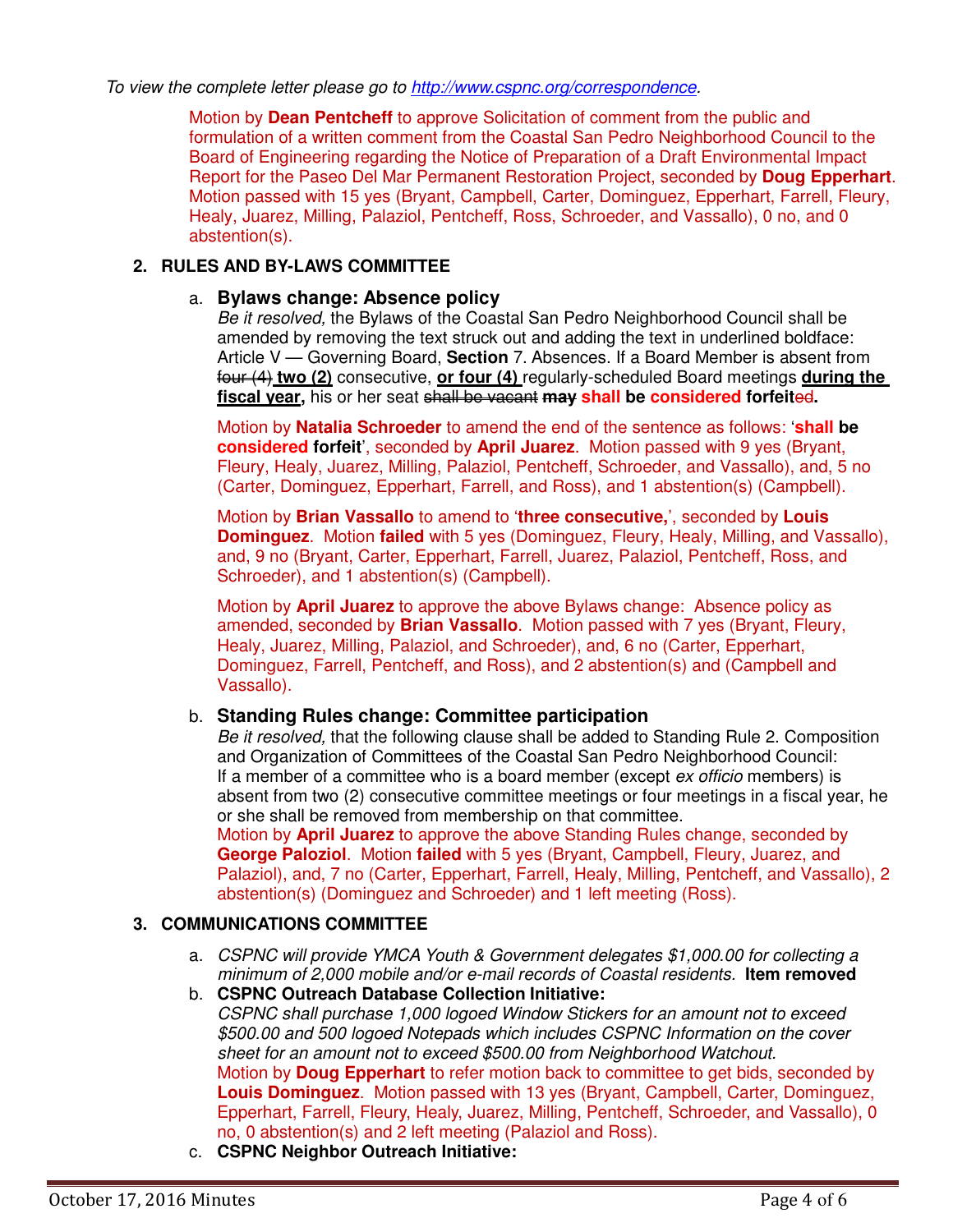*CSPNC shall fund promotion, rentals, and/or food for four (4) Neighborhood Watch Block parties at a budget not to exceed \$625.00 per party, paid directly to vendors.* Motion by **Adele Healy** to approve CSPNC shall fund promotion, rentals, and/or food for four (4) Neighborhood Watch Block parties at a budget not to exceed \$625.00 per party, paid directly to vendors, seconded by **Jeannine Bryant**. Motion passed with 13 yes (Bryant, Campbell, Carter, Dominguez, Epperhart, Farrell, Fleury, Healy, Juarez, Milling, Pentcheff, Schroeder, and Vassallo), 0 no, 0 abstention(s) and 2 left meeting (Palaziol and Ross).

#### d. **CSPNC Video & Digital Asset Outreach Initiative: Item removed**

*CSPNC shall engage the services of Sanderson Says to direct all video outreach services and post-production and distribution in the amount of S1,500.00 for 25 minutes of video of various lengths.* 

e. **CSPNC Welcome Signage Initiative:** 

*CSPNC shall pay Neighborhood Watchout \$835.00 for (1) logoed pop-up display and banners, and \$600.00 for a minimum of 35 Neighborhood Watch signs for LAPD Block Captain distribution.*

Motion by **Brian Vassallo** to refer motion back to committee to get bids, seconded by **Doug Epperhart**. Motion passed with 13 yes (Bryant, Campbell, Carter, Dominguez, Epperhart, Farrell, Fleury, Healy, Juarez, Milling, Pentcheff, Schroeder, and Vassallo), 0 no, 0 abstention(s) and 2 left meeting (Palaziol and Ross).

# f. **CSPNC Meeting Space Thank you: Item removed**

*CSPNC shall allocate an amount not to exceed \$100.00 per organization, for a thank you outreach item, to Cabrillo Marina and Marine Exchange, for facility rental use.* 

#### **4. PUBLIC SAFETY COMMIITTEE**

a. *The Public Safety, Transportation and Planning Committee of The Coastal San Pedro Neighborhood Council moves to have a letter of approval drafted in favor of the project at 1364 W 36th Street.*

Motion by **Brian Vassallo** to approve The Public Safety, Transportation and Planning Committee of The Coastal San Pedro Neighborhood Council moves to have a letter of approval drafted in favor of the project at 1364 W 36th Street., seconded by **Doug Epperhart**. Motion passed with 13 yes (Bryant, Campbell, Carter, Dominguez, Epperhart, Farrell, Fleury, Healy, Juarez, Milling, Pentcheff, Schroeder, and Vassallo), 0 no, 0 abstention(s) and 2 left meeting (Palaziol and Ross).

#### **10. PRESIDENT'S REPORT** – James Baeza, Resigned – Adele Healy

Motion by **Brian Vassallo** to approve adding a motion to accept the resignation of Board President James Baeza to the agenda, seconded by **Geroge Palaziol**. Motion passed with 13 yes (Bryant, Campbell, Carter, Dominguez, Epperhart, Farrell, Fleury, Healy, Juarez, Milling, Palaziol, Pentcheff, Ross, Schroeder, and Vassallo), 0 no, and 0 abstention(s).

Motion by **Louis Dominguez** to accept the resignation of Board President James Baeza, seconded by **Brian Vassallo**. Motion passed with 13 yes (Bryant, Campbell, Carter, Dominguez, Epperhart, Farrell, Fleury, Healy, Juarez, Milling, Pentcheff, Schroeder, and Vassallo), 0 no, 0 abstention(s), and 2 left meeting (Palaziol and Ross).

Motion by **Brian Vassallo** to approve adding a motion to appoint Adele Healy as Board President to the agenda, seconded by **Louis Dominguez**. Motion passed with 13 yes (Bryant, Campbell, Carter, Dominguez, Epperhart, Farrell, Fleury, Healy, Juarez, Milling, Palaziol, Schroeder, and Vassallo), 1 no (Pentcheff), and 1 abstention(s) (Ross).

Motion by **Geroge Palaziol** to appoint Adele Healy as Board President, seconded by **Brian Vassallo**. Motion passed with 15 yes (Bryant, Campbell, Carter, Dominguez, Epperhart, Farrell, Fleury, Healy, Juarez, Milling, Palaziol, Pentcheff, Ross, Schroeder, and Vassallo), 0 no, and 0 abstention(s).

**11. REPORTS FROM COMMITTEE CHAIRS** – None